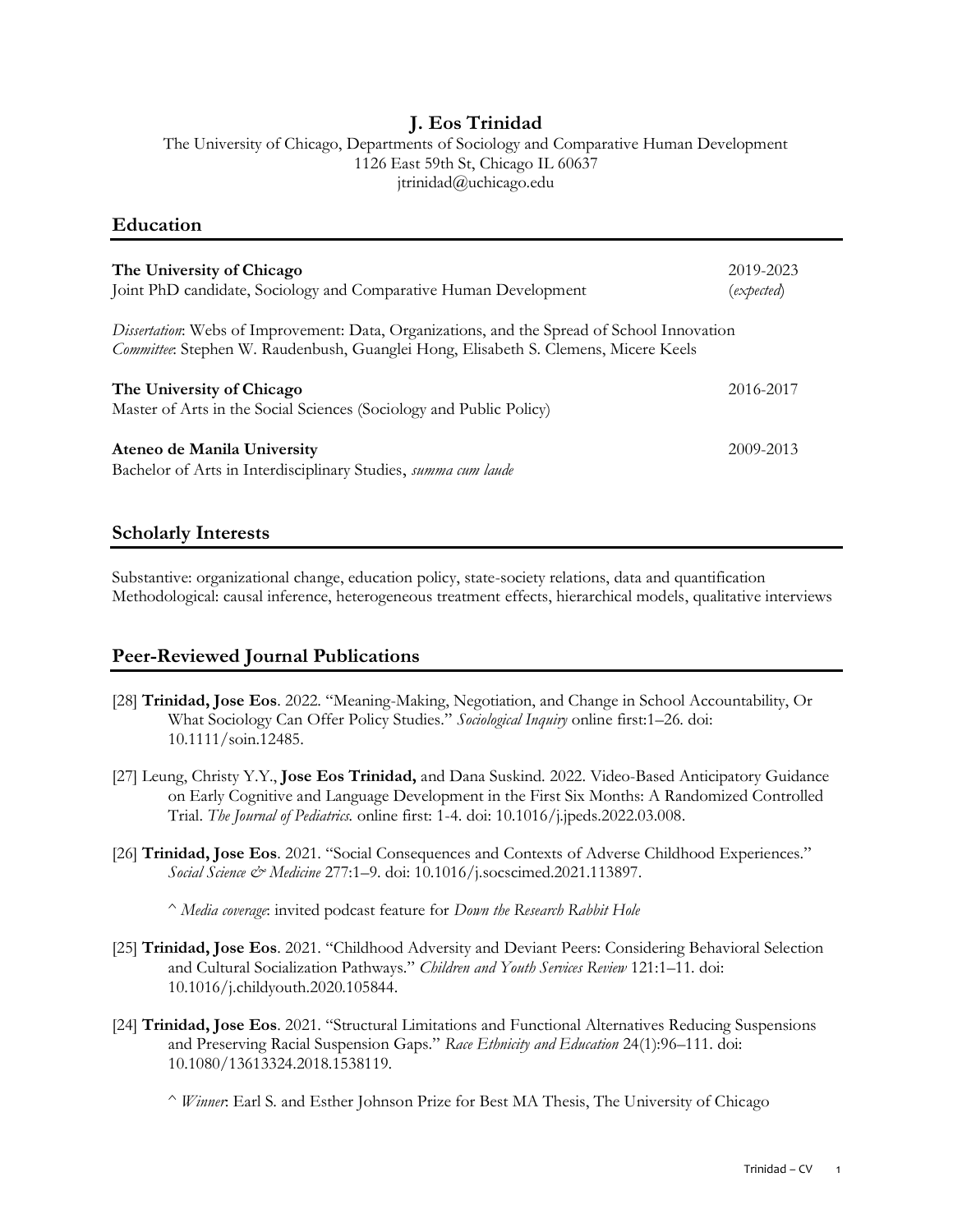- [23] **Trinidad, Jose Eos**. 2021. "Equity, Engagement, and Health: School Organisational Issues and Priorities during COVID-19." *Journal of Educational Administration and History* 53(1):67–80. doi: 10.1080/00220620.2020.1858764.
- [22] **Trinidad, Jose Eos**. 2021. "Teacher Satisfaction and Burnout during COVID-19: What Organizational Factors Help?" *International Journal of Leadership in Education* online first:1–19. doi: 10.1080/13603124.2021.2006795.
- [21] **Trinidad, Jose Eos**, and Enrique Niño P. Leviste. 2021. "Toward Greater Access and Impact: Directions for a Sociological Understanding of Philippine Higher Education." *Industry and Higher Education* 35(3):201–10. doi: 10.1177/0950422220954062.
- [20] **Trinidad, Jose Eos**, Maxine Diane Raz, and Iva Melissa Magsalin. 2021. "'More than Professional Skills:' Student Perspectives on Higher Education's Purpose." *Teaching in Higher Education* online first:1–15. doi: 10.1080/13562517.2021.1891043.
- [19] **Trinidad, Jose Eos**. 2021. "Nuancing Interdisciplinarity: Between and Beyond Liberal Arts and Professional Education." *Perspectives in the Arts and Humanities Asia* 10(2):209–30. doi: 10.13185/PAHA2020.10202.
- [18] **Trinidad, Jose Eos**. 2021. "Dialogue, Discernment, and Creative Tensions in Jesuit Higher Education." *International Studies in Catholic Education* online first:1–17. doi: 10.1080/19422539.2020.1858638.
- [17] Leyretana, Kaela, and **Jose Eos Trinidad**. 2021. "Predicting or Preventing Lifelong Learning? The Role of Employment, Time, Cost, and Prior Achievement." *Journal of Adult and Continuing Education* online first:1–16. doi: 10.1177/14779714211054555.
- [16] Haw, Joseph Y., Ronnel B. King, and **Jose Eos Trinidad**. 2021. "Need Supportive Teaching Is Associated with Greater Reading Achievement: What the Philippines Can Learn from PISA 2018." *International Journal of Educational Research* 110:1–11. doi: 10.1016/j.ijer.2021.101864.
- [15] King, Ronnel B., and **Jose Eos Trinidad**. 2021. "Growth Mindset Predicts Achievement Only among Rich Students: Examining the Interplay between Mindset and Socioeconomic Status." *Social Psychology of Education* 24(3):635–52. doi: 10.1007/s11218-021-09616-z.
- [14] **Trinidad, Jose Eos**, and Ronnel B. King. 2021. "Ability Grouping Predicts Inequality, Not Achievement Gains in Philippine Schools: Findings from PISA 2018." *Educational Research for Policy and Practice* online first: 1-18. doi: 10.1007/s10671-021-09307-8.
- [13] **Trinidad, Jose Eos**. 2020. "Material Resources, School Climate, and Achievement Variations in the Philippines: Insights from PISA 2018." *International Journal of Educational Development* 75:1-9. doi: 10.1016/j.ijedudev.2020.102174.
- [12] **Trinidad, Jose Eos.** 2020. "Religion and the Creation of Normal Appearance: Findings from a Philippine Prison." *Social Sciences and Missions* 33(1–2):105–27. doi: 10.1163/18748945-03201018.
- [11] **Trinidad, Jose Eos**. 2020. "Will It Matter Who I'm in School with? Differential Influence of Collective Expectations on Urban and Rural US Schools." *International Studies in Sociology of Education* 29(4):344– 65. doi: 10.1080/09620214.2019.1673791.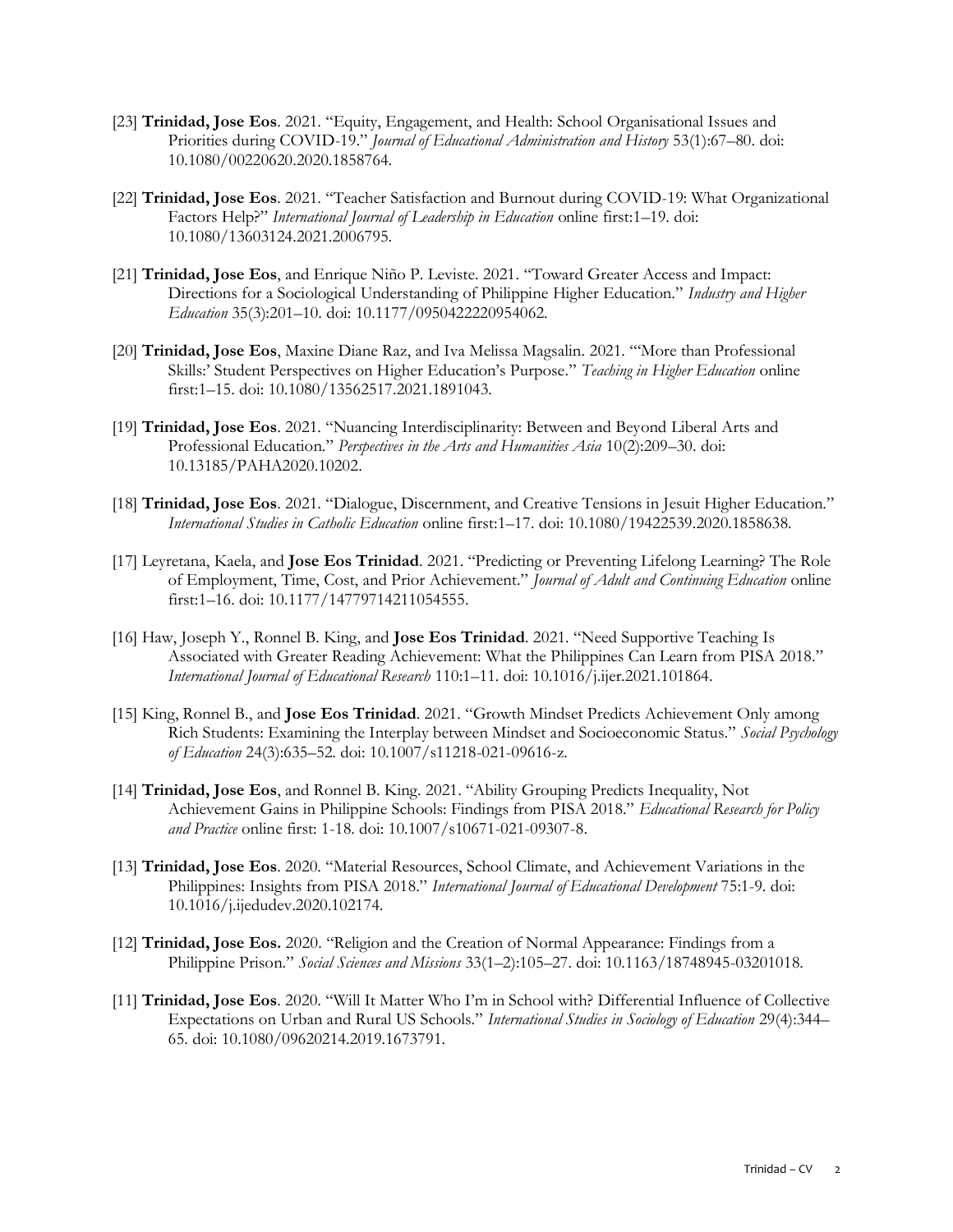- [10] **Trinidad, Jose Eos**. 2020. "Understanding Student-Centred Learning in Higher Education: Students' and Teachers' Perceptions, Challenges, and Cognitive Gaps." *Journal of Further and Higher Education* 44(8):1013–23. doi: 1.1080/0309877X.2019.1636214.
- [9] **Trinidad, Jose Eos,** Galvin Radley Ngo, Ana Martina Nevada, and Jeanne Angelica Morales. 2020. "Engaging and/or Effective? Students' Evaluation of Pedagogical Practices in Higher Education." *College Teaching* 68(4):161–71. doi: 10.1080/87567555.2020.1769017.
- [8] **Trinidad, Jose Eos**. 2019. "Teacher Response Process to Bureaucratic Control: Individual and Group Dynamics Influencing Teacher Responses." *Leadership and Policy in Schools* 18(4):533–43. doi: 10.1080/15700763.2018.1475573
- [7] **Trinidad, Jose Eos**. 2019. "Collective Expectations Protecting and Preventing Academic Achievement." *Education and Urban Society* 51(9):1147–71. doi: 10.1177/0013124518785444.
- [6] **Trinidad, Jose Eos**. 2019. "Stable, Unstable, and Later Self-Expectations' Influence on Educational Outcomes." *Educational Research and Evaluation* 25(3–4):163–78. doi: 10.1080/13803611.2019.1676789.
- [5] **Trinidad, Jose Eos**. 2019. "Understanding When Parental Aspirations Negatively Affect Student Outcomes: The Case of Aspiration-Expectation Inconsistency." *Studies in Educational Evaluation* 60(1):179–88. doi: 10.1016/j.stueduc.2019.01.004.
- [4] **Trinidad, Jose Eos**, and Galvin Radley Ngo. 2019. "Technology's Roles in Student-Centred Learning in Higher Education." *IJAR – International Journal of Action Research* 15(1):81–94. doi: 10.3224/ijar.v15i1.06.
- [3] **Trinidad, Jose Eos**. 2018. "Towards a Model for Evaluating Spiritual Recollections." *International Journal of Children's Spirituality* 23(3):230–47. doi: 10.1080/1364436X.2018.1456411.
- [2] **Trinidad, Jose Eos**. 2018. "Using Pre-Test and Post-Test Data to Understand Spirituality Programs: Opportunities and Limitations." *International Journal of Children's Spirituality* 23(4):412–28. doi: 10.1080/1364436X.2018.1538044.
- [1] **Trinidad, Jose Eos**. 2017. "Interdisciplinarity and Ignatian Pedagogy." *Perspectives in the Arts and Humanities Asia* 7(2):1–17.

### **Books**

- [2] **Trinidad, Jose Eos.** 2019. *Error-Proofing Your Research: Common Mistakes and How to Address Them.* Quezon City: Bluebooks, Ateneo de Manila University Press. ISBN: 9789715509084
- [1] **Trinidad, Jose Eos.** 2018. *Researching Philippine Realities: A Guide to Qualitative, Quantitative and Humanities Research*. Quezon City: Bluebooks, Ateneo de Manila University Press. ISBN: 9789715508605. ^*Winner*: Philippine National Book Awards 2018, Best Book on Professions

### **Papers Under Review or Revisions**

**Trinidad, Jose Eos**, Assumpta Nina San Andres, Peter Louise Garnace, & Stanley Guevara. (under second review). Effective Subunits in Ineffective Systems? The Challenge of Data Use in Higher Education.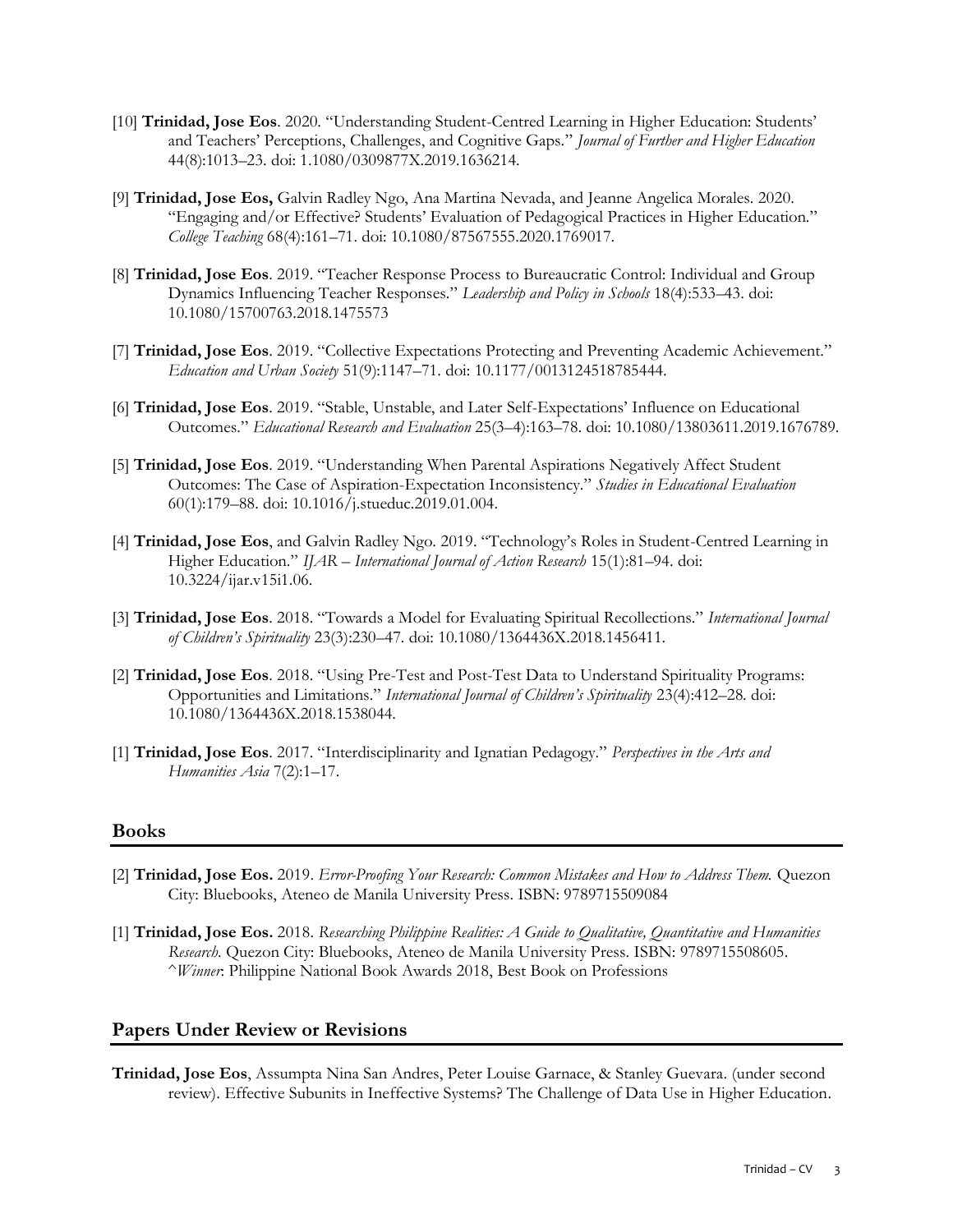- Leung, Christy Y.Y., **Jose Eos Trinidad**, & Dana Suskind. (under second review). Can Increases in Child-Directed Speech Sustain among Parents of Low SES? Evidence from a Randomized Controlled Trial.
- **Trinidad, Jose Eos.** (under review). The Irony of Accountability: How a Performance-Inducing Policy Reduces Motivation to Perform.
- **Trinidad, Jose Eos.** (under review). Bringing the School Back to School Research: Toward an Integrated Organizational Sociology of Education.

### **Working Papers**

- **Trinidad, Jose Eos.** Interorganizational Coupling and School Reform: The Case of High School Data Systems in Philadelphia, Chicago, and New York City.
- **Trinidad, Jose Eos.** Education Reformers and Variation in School Improvement Strategies.
- Hong, Guanglei, **Jose Eos Trinidad,** and Jonah Deutsch. Organizational Capacity and Program Effects: What organizational factors matter for job training effectiveness?

### **Reports, Book Reviews, and Non-Scholarly Publications**

- [6] Trinidad, Jose Eos, Samantha Joy Ackary, Lyka J. Pacleb, Sophia Sue Tabanao, & Jan Llenzel Dagohoy. 2021. "Balancing the Pedagogical and Practical Concerns in Remote Higher Education: A Cyberethnography." *Proceedings of the 29th International Conference on Computers in Education*. Asia-Pacific Society for Computers in Education.
- [5] University of Chicago Diversity and Inclusion. 2021. *Underrepresented College Students' Transition to Remote Learning: A Qualitative Study*. Chicago: The University of Chicago. Available at: https://diversity andinclusion.uchicago.edu/commitment/our-progress/
- [4] University of Chicago Office of the Provost. 2021. *Principles from and for Graduate Student Mentees.* Chicago: The University of Chicago. Available at: https://facultydevelopment.uchicago.edu/about/ programming-areas/mentorship/
- [3] University of Chicago Office of the Provost. 2021. *Mentoring Graduate Students.* Chicago: The University of Chicago. Available at: https://facultydevelopment.uchicago.edu/about/programmingareas/mentorship/
- [2] Trinidad, Jose Eos. 2018. Responding to the Changing Times. *Rizal Library Nation Building*. Quezon City: Office of the President, Ateneo de Manila University. ISBN: 9789710426324
- [1] Trinidad, Jose Eos. 2017. "Review: The Camino Real to Freedom and Other Notes." *Perspectives in the Arts and Humanities Asia* 7 (2), 67-69.

### **Peer Reviews Done**

Peer reviews done for *American Journal of Sociology, Research on Social Stratification and Mobility, PLOS ONE, Journal of Education Policy, Society for Research on Educational Effectiveness, Journal of Applied Research in Higher*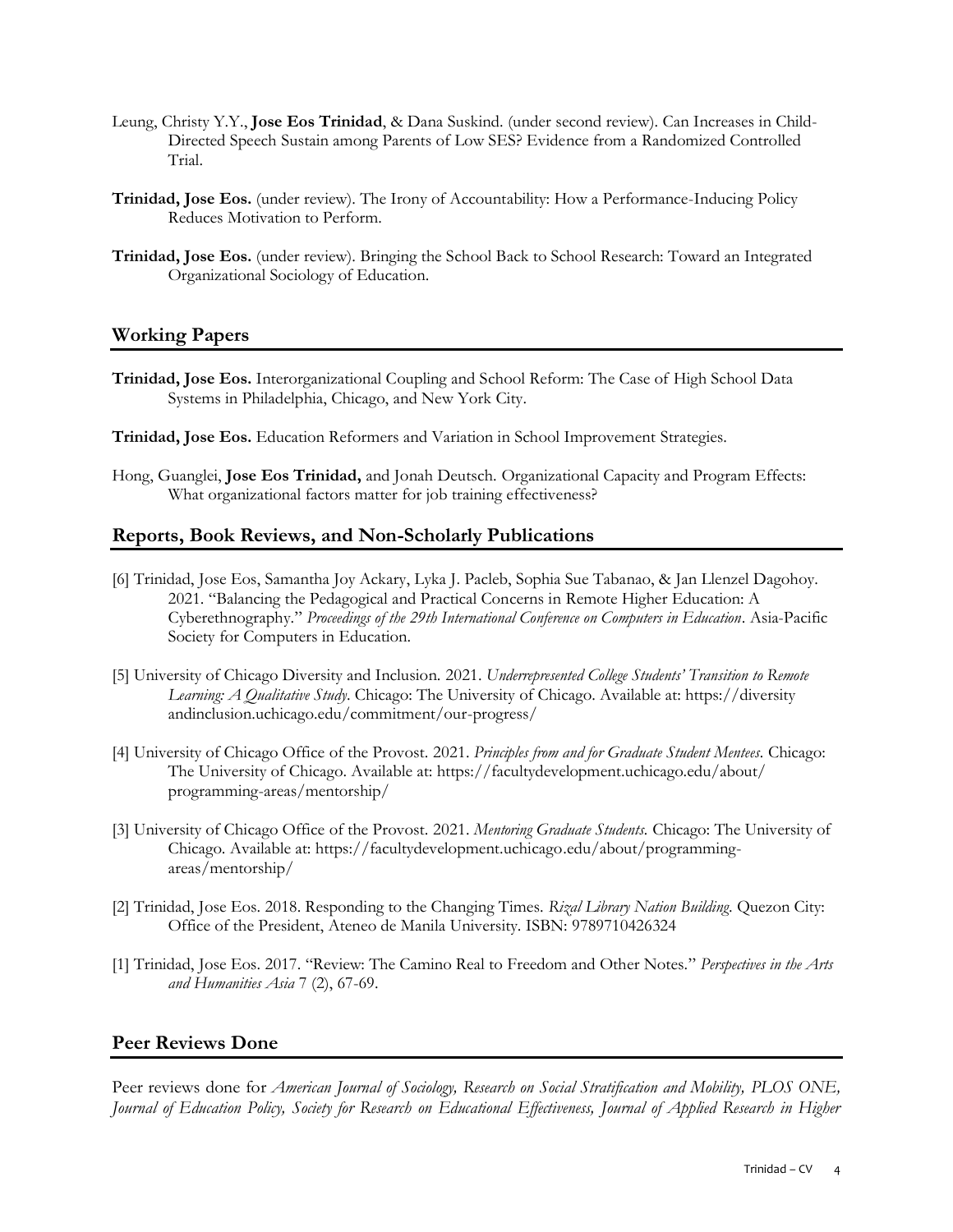*Education, Asia Pacific Journal of Education, Industry and Higher Education, Basic Education Research Journal, Illinois Workforce and Education Research Collaborative, Kritika Kultura, Educational Research for Policy and Practice, Asian Journal of Social Psychology, Educational Review,* and *AERA Open.*

### **Work Experience**

| The University of Chicago<br>Graduate researcher/ assistant at the Social Sciences Computing Services,<br>Chicago Center for Teaching (CCT), and TMW Center for Early Learning + Public Health                                                                                                                                  | 2019-present |
|---------------------------------------------------------------------------------------------------------------------------------------------------------------------------------------------------------------------------------------------------------------------------------------------------------------------------------|--------------|
| <b>Research Projects:</b><br>Under-represented College Students' Transition to Remote Learning (CCT)<br>Research on UChicago Graduate Student Mentorship (CCT)<br>TMW Well-Baby Study (TMW Center for Early Learning and Public Health)<br>Measures of Organizational Effectiveness (with Guanglei Hong)                        |              |
| Ateneo de Manila University                                                                                                                                                                                                                                                                                                     | 2017-2019    |
| Researcher and Instructor, Department of Interdisciplinary Studies<br>Coordinator for Research, Institute for the Science and Art of Learning and Teaching (SALT Institute)                                                                                                                                                     |              |
| <b>Research Projects:</b><br>Data Use in Higher Education (SALT Institute)<br>Higher Education Learning (SALT Institute)<br>Approaches to Learning with Technology Action Research (SALT Institute)<br>Positive Psychology and Education<br>^Statistics consultant for a research team at the Education University of Hong Kong |              |
| The University of Chicago<br>Teaching Assistant at the University of Chicago Laboratory Schools                                                                                                                                                                                                                                 | 2016-2017    |
| <b>Teach for the Philippines</b><br>Human Development Manager, Training and Development Team                                                                                                                                                                                                                                    | 2014-2016    |

### **Grants, Fellowships, and Awards**

### **Grants**

| 2022 | Doctoral Dissertation Research Improvement Grant (\$15,915)             |  |
|------|-------------------------------------------------------------------------|--|
|      | American Sociological Association / National Science Foundation         |  |
| 2022 | Charles R. Henderson Grant (\$ 3,000)                                   |  |
|      | Department of Sociology, The University of Chicago                      |  |
| 2022 | Republic of Korea e-Asia and Knowledge Partnership Fund (\$ 24,000)     |  |
|      | Asian Development Bank, a project with Teach for the Philippines        |  |
| 2021 | Mansueto Urban Doctoral Fellows Grant (\$ 1,000)                        |  |
|      | Mansueto Institute for Urban Innovation, The University of Chicago      |  |
| 2021 | Council of Advanced Studies Research Grant (\$1,536)                    |  |
|      | The University of Chicago                                               |  |
| 2001 | $W^{t}$ $\wedge$ 11, $D$ , $D$ , $D$ , $L$ , $C$ , $L$ $\phi$ $\in$ 200 |  |

2021 W. Allison Davis Research Grant (\$ 5,200) *The University of Chicago*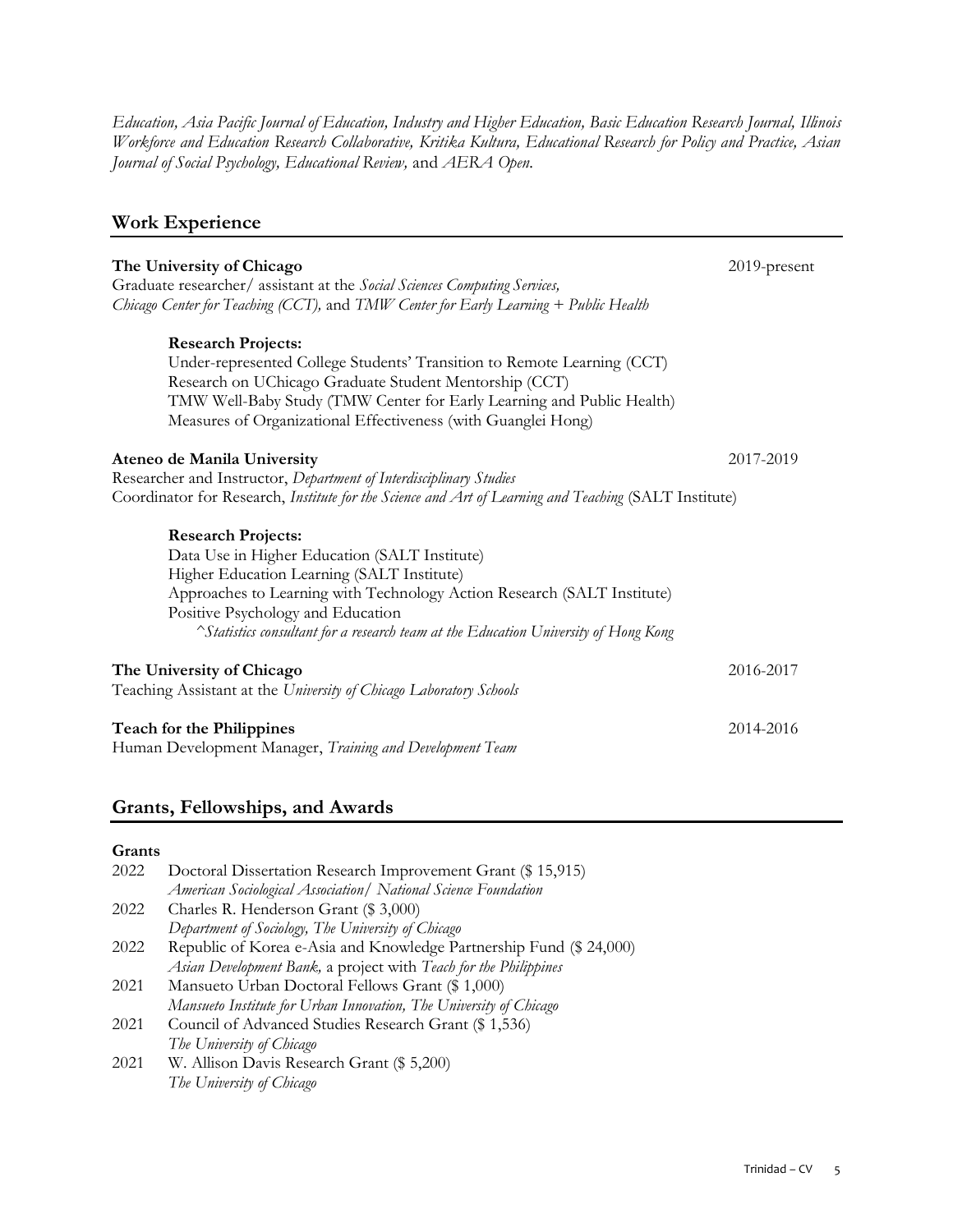| 2020 | American Educator Panels Award (\$ 5,000)              |
|------|--------------------------------------------------------|
|      | Rand Corporation and Bill and Melinda Gates Foundation |

### **Fellowships**

| 2022   | National Academy of Education/ Spencer Dissertation Fellowship (\$ 27,000) |
|--------|----------------------------------------------------------------------------|
|        | National Academy of Education and Spencer Foundation                       |
| 2021   | Problem-Solving Sociology Fellow                                           |
|        | Northwestern University, NSF Grant 1823709                                 |
| 2019   | Committee on Education Fellowship (\$ 5,000)                               |
|        | The University of Chicago                                                  |
| 2016   | Foreign Studies Fellowship (PhP 1,000,000)                                 |
|        | Philippine Commission on Higher Education                                  |
| Awards |                                                                            |
| 2019   | Philippine National Book Awards, Best Book in Professions (PhP 50,000)     |
|        | National Book Development Board                                            |
| 2018   | Earl S. and Esther Johnson Prize for Best MA Thesis (\$ 1,000)             |
|        | The University of Chicago                                                  |
| 2013   | Summa cum laude; Outstanding Scholar Award                                 |
|        | Ateneo de Manila University                                                |
| 2012   | Temasek Foundation Scholarship (Sg \$ 35,000)                              |
|        |                                                                            |
|        |                                                                            |
|        | National University of Singapore                                           |

### **Selected Conferences, Invited Presentations, and Symposia**

"Bringing the School Back to School Research: Toward an Organizational Sociology of Education"

• American Sociological Association Annual Meeting (Los Angeles), Aug 2022

"Autonomy, Applicability and Availability: Student-Centered Online Learning in Higher Education"

• International Conference on Educational Frontiers (Manila, Philippines/online), Nov 2021

"Balancing the Pedagogical and Practical Concerns in Remote Higher Education: A Cyberethnography"

• International Conference on Computers in Education (Thailand/online), Nov 2021

"Social Contexts and Consequences of Adverse Childhood Experiences: ACEs' Heterogeneous Impacts"

• American Sociological Association Annual Meeting (online), Aug 2021

"Why School Accountability Persists: Understanding Organizational Drivers and Ecological Dynamics"

• University of Chicago Committee on Education Workshop (online), Apr 2021

"Material resources, school climate and achievement variations in the Philippines: Insights from PISA 2018"

• Philippine Economic Society Annual Meeting (online), Nov 2020

"Spatial analysis of dropping out: The role of race, poverty, and outliers in New York City"

• American Sociological Association Annual Meeting (online), Aug 2020

"Structural limitations & functional alternatives reducing suspensions and preserving racial suspension gaps"

- Society for Research on Educational Effectiveness Conference (cancelled due to COVID), Mar 2020
- MA in Social Sciences Research Conference, The University of Chicago, May 2017